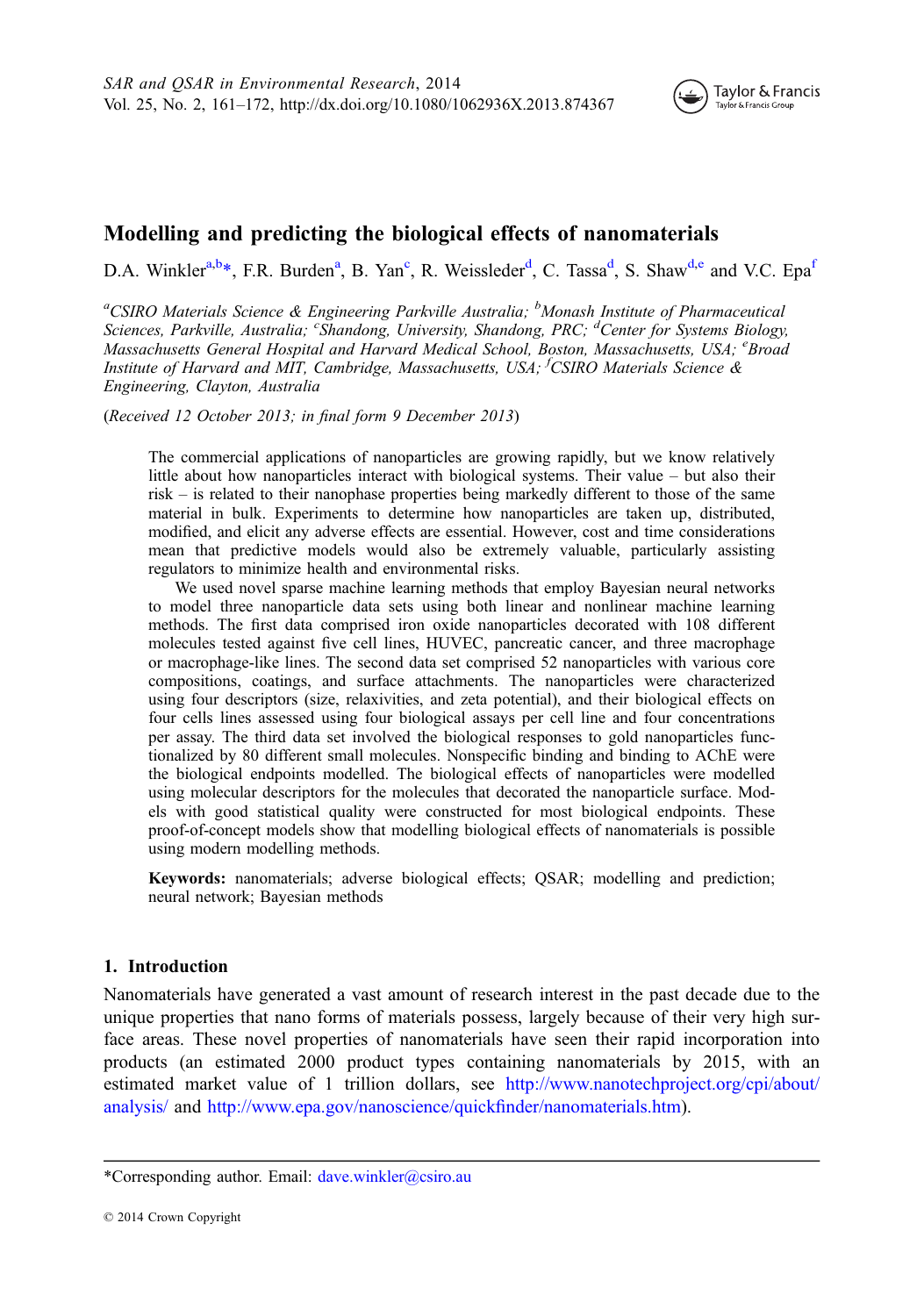# 1.1 Adverse effects of nanoparticles

Life on earth has been exposed to nanoparticles in the environment since it evolved. Natural sources of nanoparticles include fires, dust, volcanoes, colloidal processes, etc. Mechanisms for dealing with adverse biological impacts of nanoparticles have been part of the natural evolution of living organisms so, in many cases, nanoparticles of natural origin can be tolerated with little or no impact. Consequently, it is possible that many manufactured or engineered nanoparticles, or those generated adventitiously during manufacturing processes, may similarly be dealt with by living organisms with little adverse impact.

However, it is known that some types of nanoparticles are definitely toxic [\[1](#page-10-0)]. There are myriad serious diseases that are caused by exposure to nanomaterials (Figure 1) [[2\]](#page-10-0). While the mechanisms responsible for the serious effects of asbestos or silica in nanoparticulate form are well known, for many other types of nanoparticles this is not the case. Many adverse biological effects in humans and the environment are not known because the materials have been developed only recently, and the relevant experiments have not yet been done.



Figure 1. Diseases associated with nanoparticle exposure (Buzea et al. [\[2\]](#page-10-0), Wiki Commons).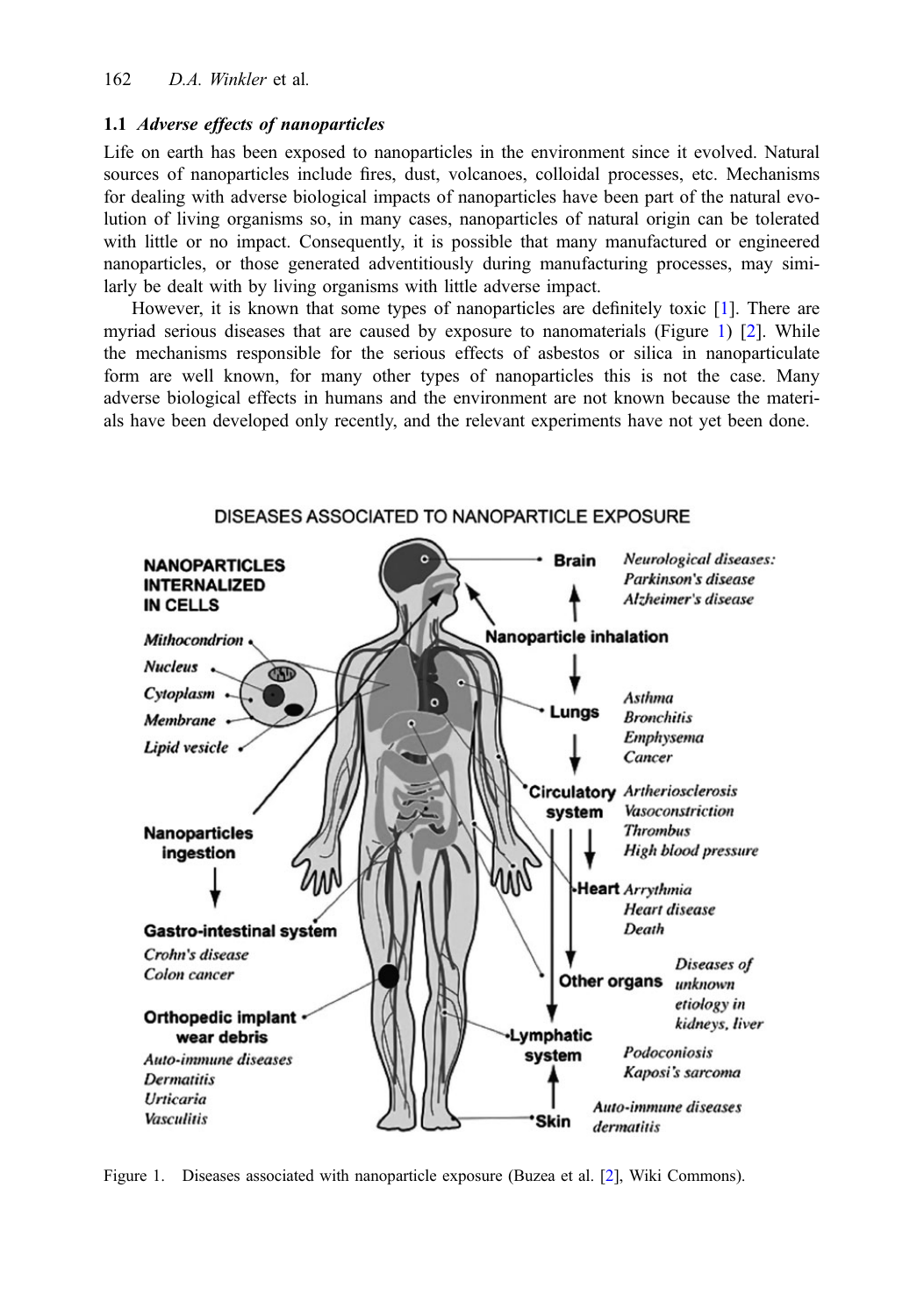# 1.2 Why computational modelling?

Computational modelling of the properties of nanomaterials allows prediction of biological effects. New feature selection and machine learning methods are robust and widely applicable. Computational models are very fast and can make predictions on materials not yet used or even synthesized. They promise to provide tools to help governments regulate nanomaterials safely without stifling their commercial development.

Computational models have the following advantages [\[3](#page-10-0)]:

- Experimental testing of chemicals for physicochemical, toxicological, and environmental properties is time-consuming and expensive and cannot keep up with the very large number of nano products being developed.
- There is increasing pressure to reduce or discontinue animal testing.
- Computational methods like QSAR have become increasingly useful and reliable, and are now accepted by regulators for the assessment of industrial chemicals (REACH, NICNAS etc.) [[4,5](#page-10-0)].
- Computational modelling will complement, not replace, the need for experimental assessment of the biological effects of nanoparticles. However, it is data driven and requires high-throughput nanoparticle synthesis and assessment methods.

A recent workshop on the application of QSAR approaches to modelling and prediction defined a roadmap for progress in the field that will provide computational models and tools that regulators can use to make decisions about the regulation of nanomaterials. This workshop, sponsored by the European Science and Technology agency COST, identified the key experiments and computational developments that would be necessary to derive useful models of the biological effects of nanomaterials in a timely manner [[6\]](#page-10-0).

## 1.3 Problems we face – can we do anything?

The issues involved with modelling the biological effects of nanoparticles are substantial. The most immediate and important problems revolve around the heterogeneous distribution of nanoparticles' sizes and shapes, difficulties in characterizing their properties, lack of suitable descriptors to define their properties, complex interactions with biological fluids in animals or humans, or with environmental substances, that result in the formation of a complex corona around the particle, and general lack of knowledge of how nanoparticles are taken up by cells, are distributed around the body, metabolized or biologically processed and excreted. That is, nanoparticles are heterogeneous and poorly defined compared with pure organic compounds, they tend to aggregate or agglomerate, and they interact strongly with, and are transformed by, their environment. The wealth of biochemical and pharmacological knowledge on how small organic molecules interact with living systems is lacking for nanoparticles. Nonetheless, regulators need decision support tools for nanomaterials [[6\]](#page-10-0).

## 1.4 Modelling the biological effects of nanomaterials

Given the difficulties in dealing with nanoparticles, and the general paucity of mechanistic knowledge on how they interact with biological systems, machine learning, QSAR-based modelling approaches are the only viable approaches at this stage [\[7](#page-10-0)].

They are data-driven, supervised modelling methods that capture the complex relationships between the molecular (microscopic) and physicochemical properties of nanomaterials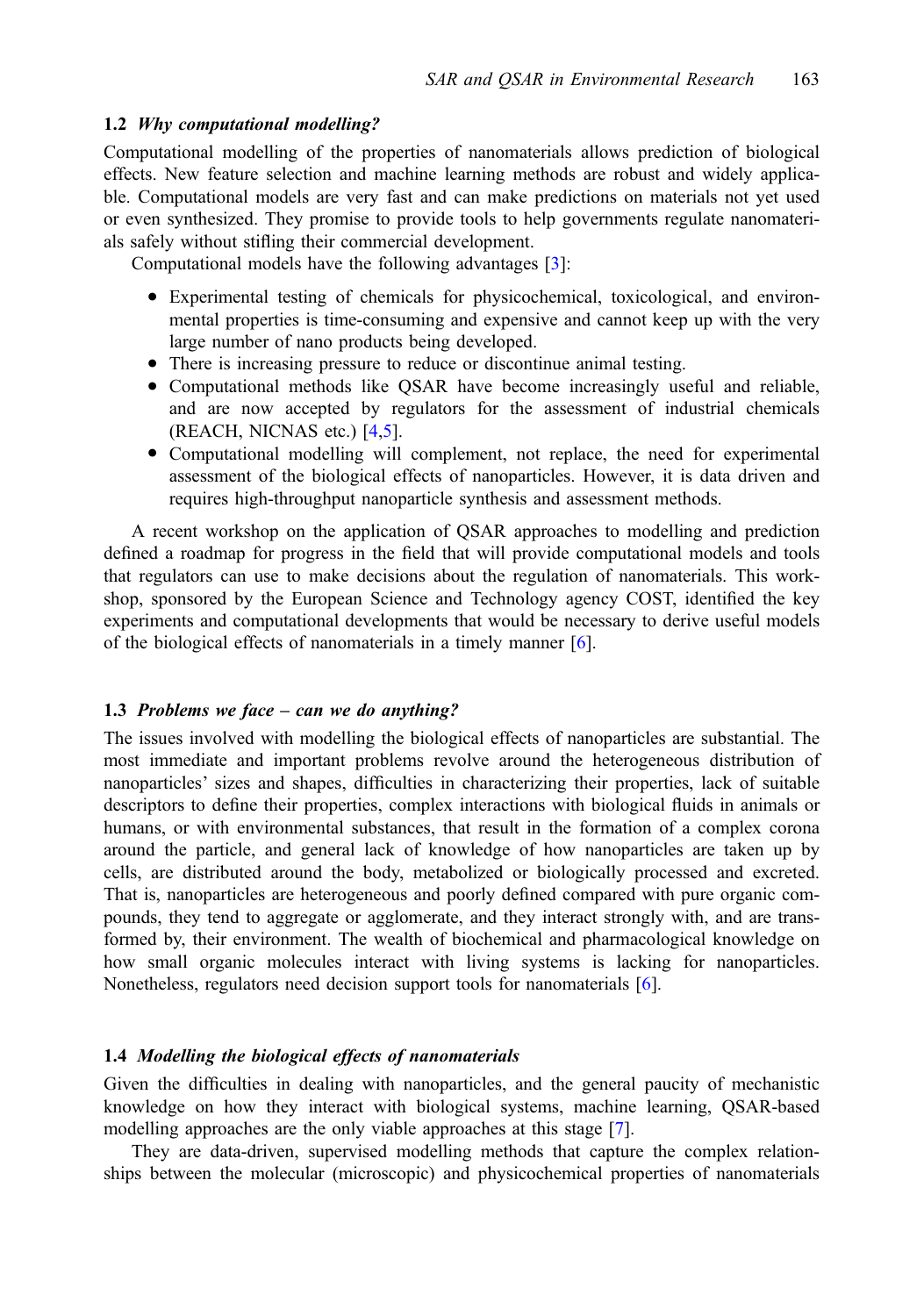and their biological (macroscopic) effects without requiring detailed knowledge of the mechanisms of interaction.

$$
Biological response (BR) = F (molecular properties)
$$
 (1)

Although this approach is the most promising one, difficulties arise from lack of nanospecific descriptors and the paucity of large data sets to train models. Hopefully the increasing use of combinatorial and high-throughput materials experimentation will solve the second problem soon. The development of nano-specific descriptors is an important research issue for the field. Recent development in the mathematics of feature selection, and nonlinear regression, together with suitable descriptors, allows the derivation of the most appropriate form for the (usually nonlinear) function  $F = g$ (corona) × h(uptake) × j(mechanism) × k(bioprocessing)(...). These robust pattern recognition methods can accommodate complex 'models within models' and generate useful predictive models for these complex materials.

The 50 years since the QSAR method was developed have provided a wealth of experience and tools that can be brought to bear on the prediction of the properties of nanomaterials, and materials more generally [[7\]](#page-10-0). We illustrate the potential of QSAR machine learning approaches to model the biological effects of nanoparticles with three examples.

## 2. Materials and methods

The materials and data for the three examples were taken from the original source publications  $[8-10]$  $[8-10]$  $[8-10]$  $[8-10]$ .

#### 2.1 Nanomaterials

The nanoparticles for the smooth muscle apoptosis and cellular uptake experiments were iron oxide particles with an average diameter of 30 nm and aspect ratios close to 1. They were coated with natural (dextran) or synthetic polymers that are chemically cross-linked (CLIO, cross-linked iron oxide), then covalently functionalized with small organic molecules. The compositions of the nanoparticles, their surface coatings, surface functionalization, and measured properties are summarized in the publications of Weissleder et al. [\[9](#page-10-0)] and Epa et al. [[11](#page-10-0)]. The third data set consisted of gold nanoparticles whose surfaces were functionalized by small organic molecules [[10\]](#page-10-0). TEM analysis showed that diameters of the gold nanoparticles were around 5–6 nm and they were dispersed well in water with very little aggregation. The chemical composition of the surfaces of the gold nanoparticles is summarized in Figure [2](#page-4-0).

The modified surface chemistry was originally aimed at targeting the nanoparticle to specific cell types for use in diagnostics or therapeutic medical applications. These materials were chosen because the surface chemistry was the dominant feature of the nanoparticles, and the small molecule coatings were more easily characterized by existing descriptors.

## 2.2 Biological measurements

Biological data were taken from the original source papers or were modified according to recent publications.

## 2.2.1 Cellular apoptosis induced by CLIO nanoparticles

Shaw et al. [[8\]](#page-10-0) reported a study on the effects of 50 different nanoparticles in four cell lines (endothelial and smooth muscle cells, monocytes, and hepatocytes), using four biological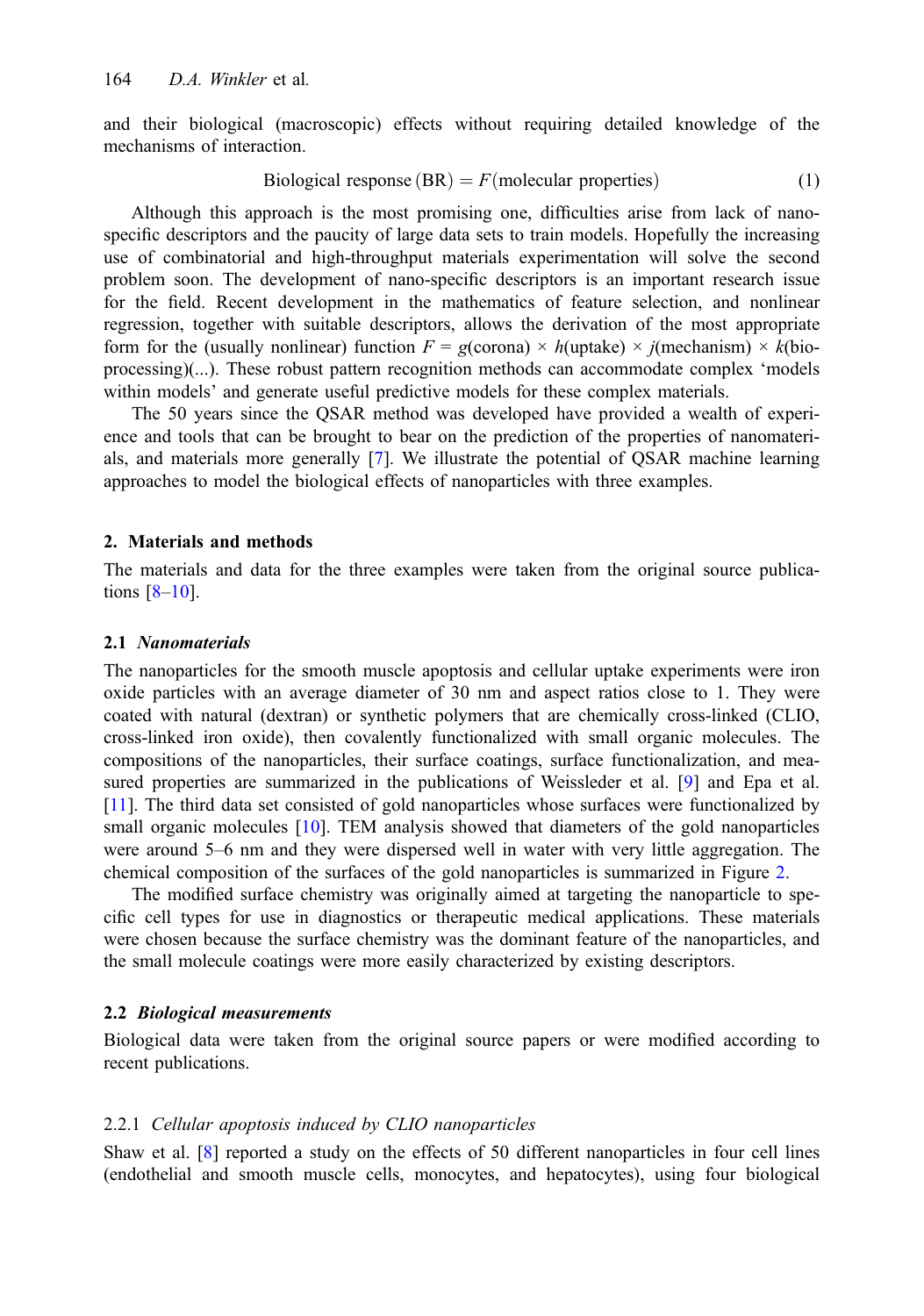<span id="page-4-0"></span>

|                                                                                                  |                                           | $R_1-$   |                         |                         |                |                               |         |              |                                                             |  |
|--------------------------------------------------------------------------------------------------|-------------------------------------------|----------|-------------------------|-------------------------|----------------|-------------------------------|---------|--------------|-------------------------------------------------------------|--|
| $\circ_{\mathrel{\mathop{\longleftarrow}\limits_{\scriptscriptstyle\searrow}} R_1}$<br>$HN - R2$ |                                           | ,ŃH<br>ᅩ | HN<br>$\frac{1}{2}$     | _OH<br>OH<br>HN<br>سلسا | HN             | OH<br>$\circ$<br>O<br>ŅH<br>ᅩ | OH<br>ᅩ | $\circ$<br>ᅩ | HO.<br>$\circ$<br><b>HO</b><br>HN<br>`OH<br>OH<br>andone of |  |
| $R_2$ -                                                                                          | $= 0$                                     | l        | $\overline{\mathbf{c}}$ | 3                       | $\overline{4}$ | 5                             | 6       | 7            | M1S                                                         |  |
|                                                                                                  | $\circ$                                   | 8        | $\overline{9}$          | 10                      | 11             | 12                            | 13      | 14           | M2S                                                         |  |
|                                                                                                  | $= 0$                                     | 15       | 16                      | 17                      | 18             | 19                            | 20      | 21           | M3S                                                         |  |
|                                                                                                  | $\sim$ O                                  | 22       | 23                      | 24                      | 25             | 26                            | 27      | 28           | M4S                                                         |  |
|                                                                                                  | $\circ$<br>$Cl -$                         | 29       | 30                      | 31                      | 32             | 33                            | 34      | 35           | M5S                                                         |  |
|                                                                                                  | $\begin{matrix} 0 \\ 0 \\ 0 \end{matrix}$ | 36       | 37                      | 38                      | 39             | 40                            | 41      | 42           |                                                             |  |

Figure 2. Surface functionalization of gold nanoparticles. The surface chemistry is defined by the combinatorial reaction of  $R_1$  with  $R_2$ .

assays (ATP content, reducing equivalents, caspase-mediated apoptosis, and mitochondrial membrane potential) in each cell line, at four concentrations per assay. These experiments generated potentially 64 biological response variables for each of the 50 nanoparticles (3200 data points). As the data did not allow an  $EC_{50}$  or similar parameter to be calculated from the dose-response data, we used the slope of the dose-response curve (effectively the Hill slope) as a dependent variable in the analyses. We generated models either using all of the data in the model, or splitting the data into a training set of 26, and a test set of six nanoparticles using a k-means clustering method.

## 2.2.2 Cellular uptake of surface-modified superparamagnetic iron oxide nanoparticles

Weissleder et al. [\[9](#page-10-0)] screened a library of 109 fluorescent nanoparticles sharing a common superparamagnetic iron oxide (SPIO) core and dextran coating, whose surfaces were conjugated with diverse small molecules. Nanoparticles were evaluated for cellular uptake (in human umbilical vein endothelial cells (HUVEC), primary resting human macrophages (RestMph), granulocyte macrophage colony stimulating factor-stimulated human macrophages (GMCSF\_Mph), a U937 human macrophage-like cell line (U937), and human pancreatic ductal adenocarcinoma cells (PaCa2)), measured by well fluorescein isothiocyanate (FITC) concentrations. Experimental data were used as its  $log_{10}$  transform, and clustering was used to divide it into a test set of 21 molecules (i.e. 20% of the data) and a training set of 87 molecules (80% of the data).

In assessing whether both of the above assays contain useful biological information, the z-scored data were used where  $z^{NP} = (\mu_{NP} - \mu_{PBS})/\sigma_{PBS}$ , where  $\mu$  and  $\sigma$  are the mean and standard deviation of assay replicates, respectively, and the NP and PBS subscripts represent assays in the presence of PBS buffer controls. Assays where most of the dose-response curves fell within a z-score of  $\pm 2$  were considered to demonstrate negligible effect.

# 2.2.3 Protein adsorption on surface-modified gold nanoparticles

The protein adsorption was determined in terms of the quenching of fluorescence of aromatic surface residues such as tryptophans, tyrosines and phenylalanines, which is directly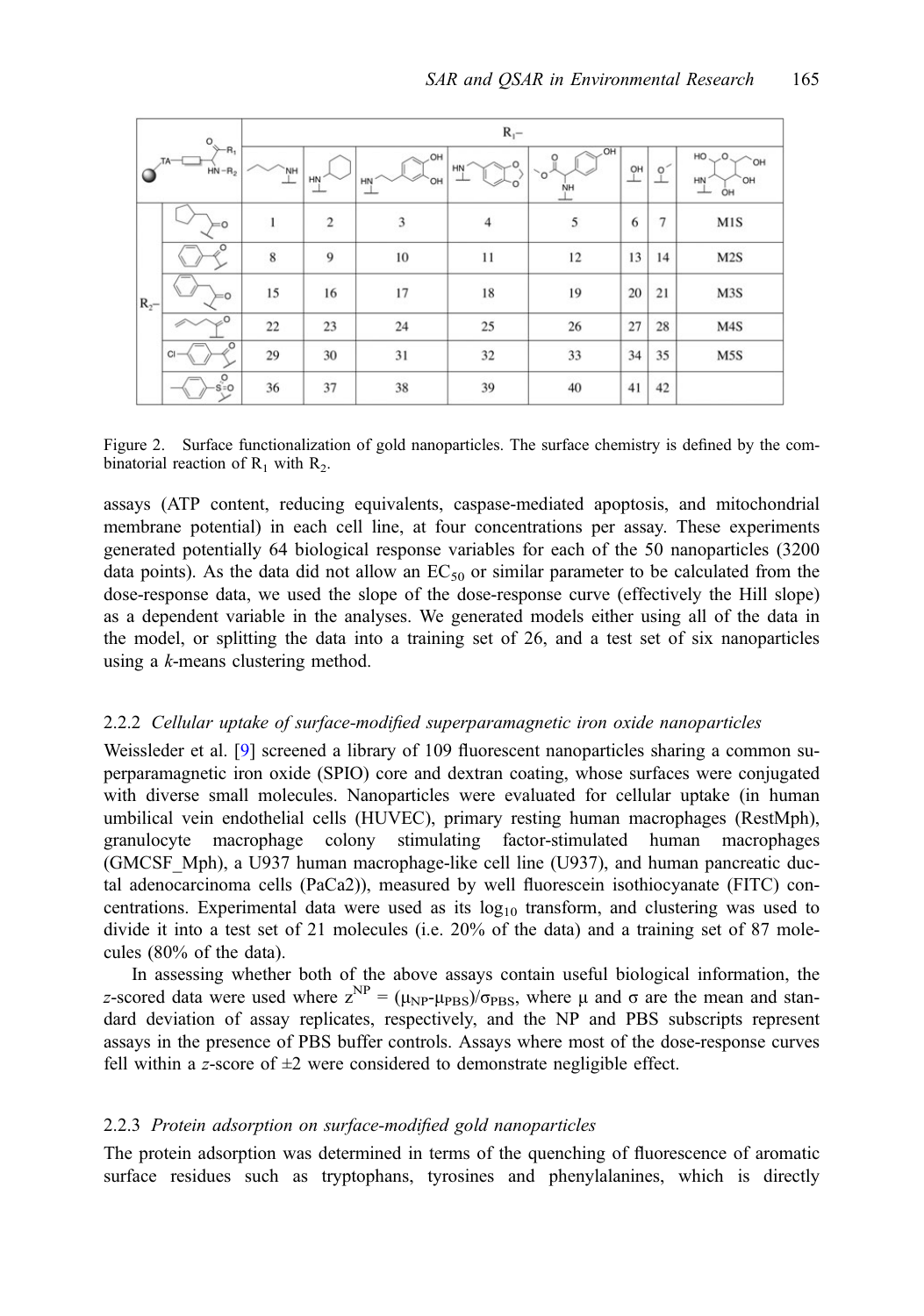correlated with the amount of protein [\[10](#page-10-0)]. Specific binding to acetylcholinesterase was determined by the degree of inhibition of the enzymatic activity.

#### 2.3 Machine learning methods and descriptors

Given the complexity of the materials and the environments in which they were placed, we used general, robust, sparse linear and nonlinear modelling methods. We also employed sparse Bayesian linear and nonlinear feature selection methods to optimize the complexity and predictivity of models. The sparse linear feature selection and regression was performed using a multiple linear regression plus expectation minimization algorithm with a sparse (Laplacian) prior [[12\]](#page-10-0). Sparse nonlinear feature selection was performed using a Bayesian regularized neural network with either a Gaussian or Laplacian prior  $[13-15]$  $[13-15]$  $[13-15]$  $[13-15]$ . The latter method simultaneously carries out nonlinear feature selection and weight pruning to optimize the sparsity and predictivity of the resulting models. The neural net models used a three-layer feed-forward neural network. The input layer contained the same number of nodes as descriptors, the hidden layer generally two or three nodes, and the output layer a single node corresponding to the property being modelled. The input and output nodes contained linear transfer functions, and the hidden layer a sigmoidal function. The networks were trained using a Levenberg–Marquardt algorithm until a maximum in the Bayesian evidence was achieved. Unlike standard backpropagation neural networks, Bayesian regularized networks do not need a validation set to determine when training should stop. They also generate models that are relatively insensitive to the number of hidden layer modes, making optimization of their architecture simple [\[13](#page-10-0)]. The cellular uptake and protein adsorption models employed 2D DRAGON descriptors [\[16](#page-11-0)], excluding 3D and quantum chemistry-derived descriptors. While a QSAR model should ideally be predictive and also interpretable in terms of molecular interactions between the material and the biological system, given the chemical diversity of nanoparticle surfaces, the unknown composition of protein corona and lack of mechanistic information on uptake etc., it is not possible at this stage to make such detailed mechanistic interpretations.

#### 3. Results and discussion

#### 3.1 Cellular apoptosis induced by CLIO nanoparticles

Only the apoptosis assays [[8\]](#page-10-0) exhibited significant dose-response relationships, with the nanoparticles generating changes in the other biological assays that were not statistically significant. The smooth muscle cell apoptosis assay generated the most statistically significant models. The type of nanoparticle core material (Fe<sub>2</sub>O<sub>3</sub> versus Fe<sub>3</sub>O<sub>4</sub>), surface coating type, and the surface charge influenced smooth muscle apoptosis. Consequently, we developed models using three indicator variables for these three properties: nature of the nanoparticle core (+1 for  $Fe<sub>2</sub>O<sub>3</sub>$  and 0 for Fe<sub>3</sub>O<sub>4</sub>); type of coating (+1 for dextran and 0 for other coatings); and nature of surface functionality (encoded as  $+1$  (basic),  $-1$  (acidic), or 0 (neutral)) [[11](#page-10-0)].

This yielded a simple but statistically significant QSAR equation that predicted smooth muscle apoptosis (SMA) induced by the metal oxide nanoparticles:

$$
SMA + 2.26(\pm 0.72) - 10.73(\pm 1.05)I_{Fe2O3} - 5.57(\pm 0.98)I_{\text{dextran}} - 3.53(\pm 0.54)I_{\text{charge}} \tag{2}
$$

The model statistics were as follows: training set squared correlation coefficient  $r^2_{\text{train}} =$ 0.81; test set regression coefficient  $r^2$ <sub>test</sub> = 0.86; standard error of estimation (SEE) = 3.6; and of external prediction  $(SEP) = 3.3$ . We also derived statistically significant nonlinear models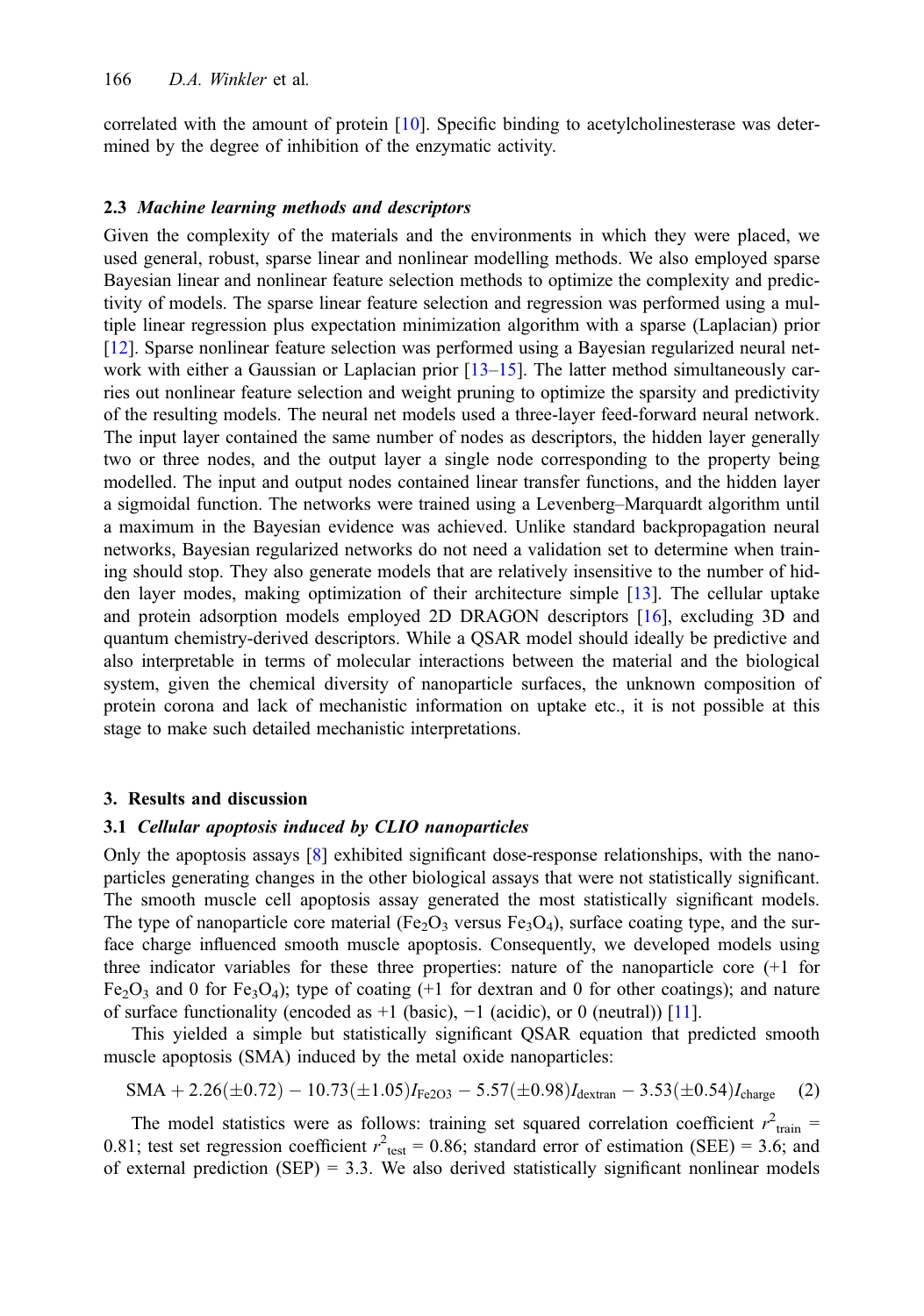with the following model statistics:  $r^2_{\text{train}} = 0.80$ ; test set regression coefficient  $r^2_{\text{test}} = 0.90$ ; standard error of estimation (SEE) = 2.8; and of external prediction (SEP) = 2.9. The model used six effective weights and generated smaller prediction errors for both training and test data than the linear model [[11](#page-10-0)].

Some biological interpretation of these simple models is possible. The weak dependence of the cell apoptosis on the surface charge indicator variable or zeta potential of the particles is probably due to adsorption of a protein corona in plasma or serum (present in cell culture media). This protein coat or corona generates an effective zeta potential of a relatively constant  $-10$  to  $-20$  mV, so it is not unexpected that the surface charge-related descriptors of pristine nanoparticles are not as relevant to the models. The strongest factor affecting SMA was the nanoparticle core material, which is probably related to the differences in available Fe(II) and Fe(III) in the iron oxide nanoparticles (Fe<sub>2</sub>O<sub>3</sub> has only Fe(III) and Fe<sub>3</sub>O<sub>4</sub> has Fe(II) and Fe(III) present) and their ability to generate reactive oxygen species (ROS) and cellular cytotoxic and proinflammatory responses [[11](#page-10-0)].

#### 3.2 Selective uptake of surface-modified SPIO nanoparticles

The cellular uptake data reported by Weissleder et al. [\[9](#page-10-0)] was for 109 superparamagnetic and dextran-coated nanoparticles that were decorated by different small molecules conjugated to their surfaces. Of the five cell lines tested, only the PaCa2 and HUVEC lines showed significant variation in uptake as a function of surface modification. The three macrophage or macrophage-like cell lines showed little variation in uptake surface chemistry (Figure 3).

Linear and nonlinear QSAR models using DRAGON descriptors could successfully predict the uptake of nanoparticles in PaCa and HUVEC cell lines for the training and test sets (Table [1\)](#page-7-0) [\[11](#page-10-0)]. The linear and nonlinear models had similar predictive power.

The nanoparticle uptake by HUVEC and PaCa2 cells could be predicted to within a factor of 2 (Table [1](#page-7-0) and Figure [4\)](#page-7-0).

There was almost no overlap in the identity of the 11 descriptors in the HUVEC model and the 19 descriptors in the PaCa2 model, suggesting that different uptake mechanisms may be in play [[11](#page-10-0)]. The poor response of the macrophage and macrophage-like cells to nanoparticle uptake may be due to the small size of the nanoparticle (30 nm). As universal phagocytes,



Figure 3. Degree of uptake of surface modified nanoparticles in different cell lines.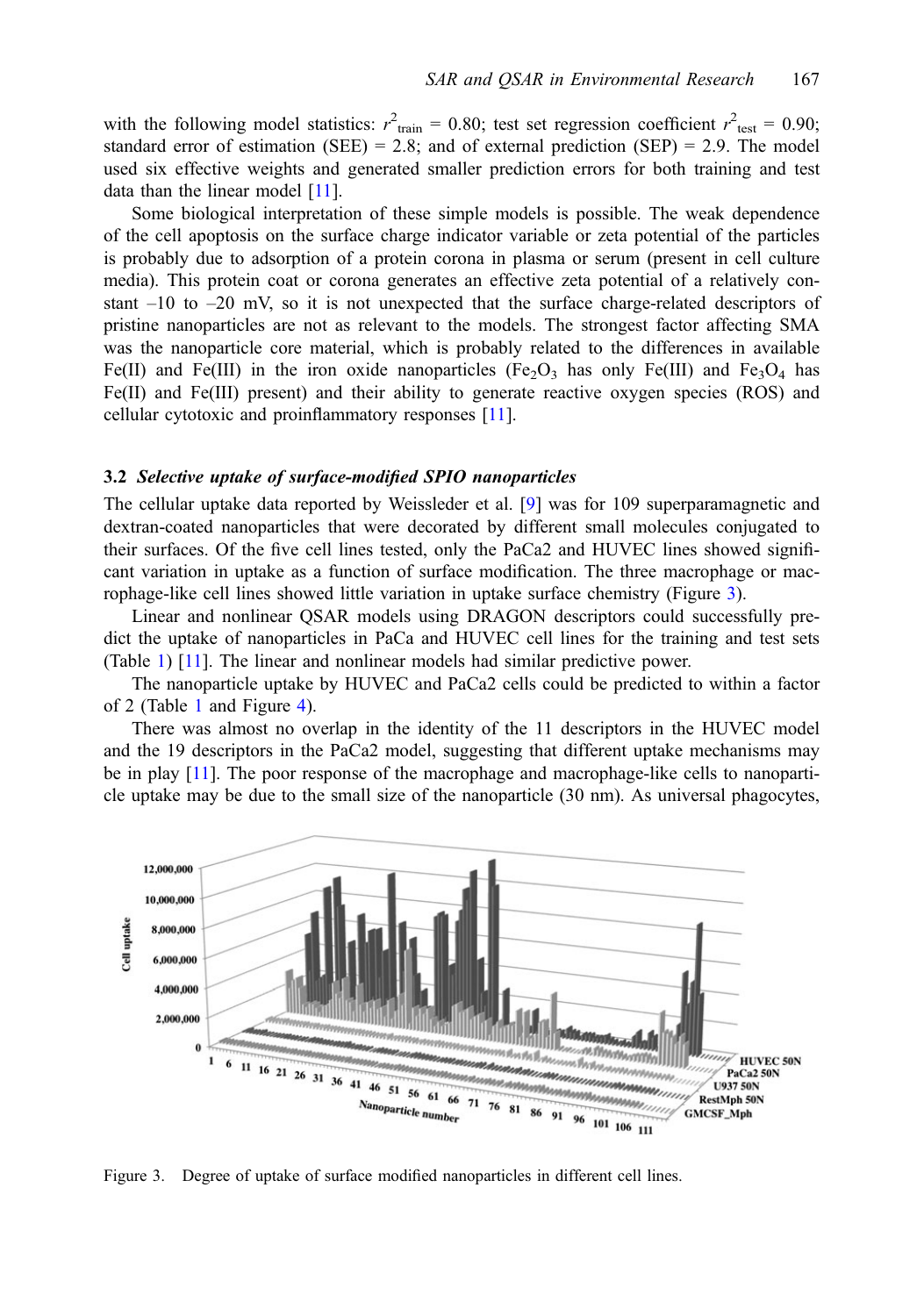| Cell type    | Model     | No. descriptors | train | <b>SEE</b> | test | SEP  |
|--------------|-----------|-----------------|-------|------------|------|------|
| <b>HUVEC</b> | linear    |                 | 0.74  | 0.34       | 0.63 | 0.36 |
|              | nonlinear |                 | 0.70  | 0.30       | 0.66 | 0.33 |
| PaCa2        | linear    | 19              | 0.76  | 0.19       | 0.79 | 0.24 |
|              | nonlinear | 19              | 0.77  | 0.15       | 0.54 | 0.28 |

<span id="page-7-0"></span>Table 1. Statistics for the QSAR models for the nanoparticle uptake.



Figure 4. Predicted versus measured log nanoparticle uptake for PaCa cells. Training set (circles), test set (triangles).



Figure 5. Uptake of ion nanoparticles by macrophages as a function of size (Beduneau et al. [17]).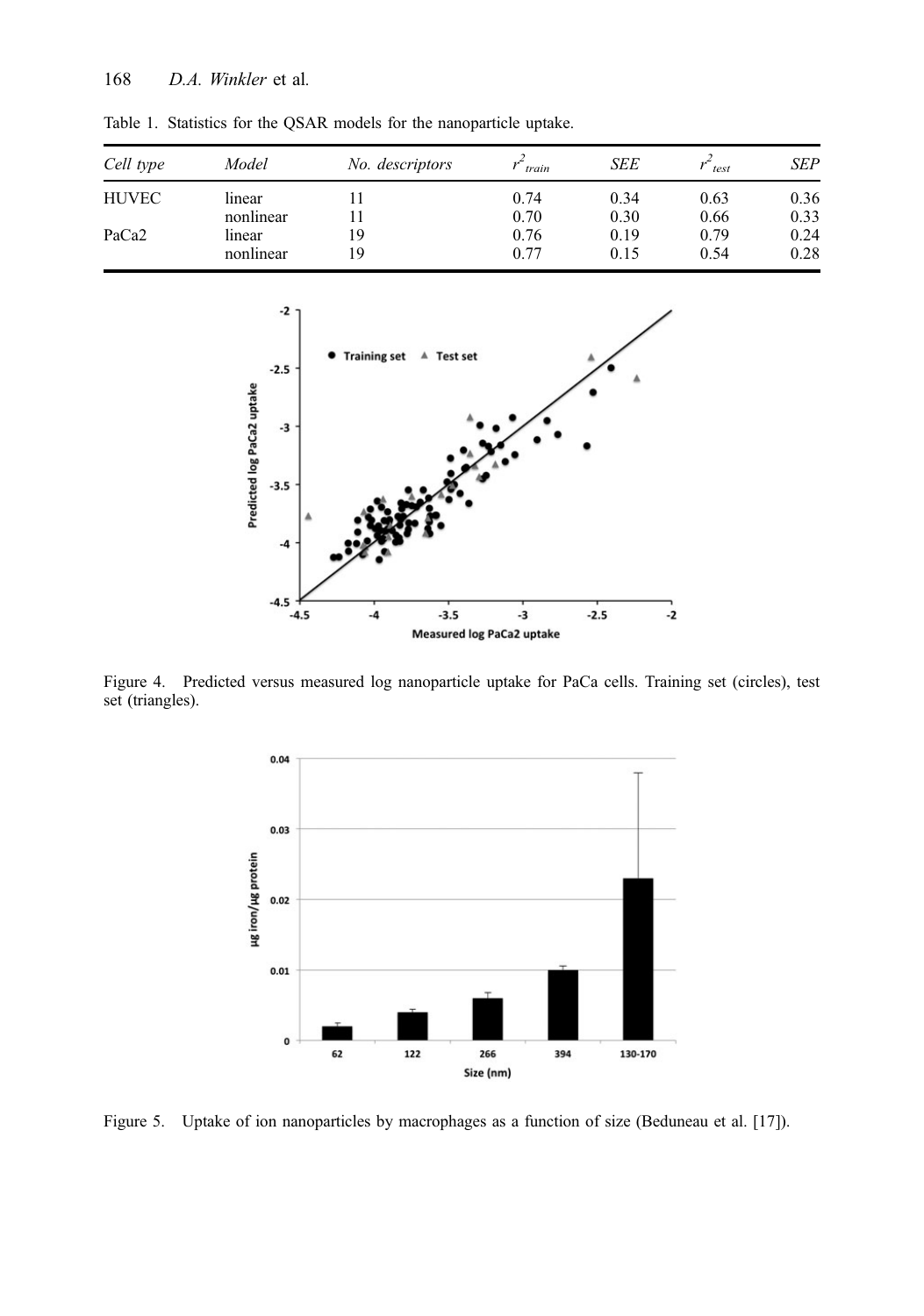macrophages generally recognize larger materials such as proteins. The uptake of iron oxide nanoparticles has been shown to increase dramatically above particle sizes of 300 nm [[17\]](#page-11-0) (Figure [5\)](#page-7-0). Clearly, we also cannot rule out that modification of the nanoparticle surface chemistry may also influence uptake by macrophages.

#### 3.3 Protein binding to modified gold nanoparticles

Yan's group measured the nonspecific adsorption and acetylcholinesterase (AChE) inhibition by 47 surface-modified gold nanoparticles [[10\]](#page-10-0). The variation of adsorption with surface chemistry is illustrated in Figure 6.

We modelled the AChE inhibition or nonspecific adsorption using linear and nonlinear models and 14 DRAGON descriptors. The best multiple linear regression (MLR) model for AChE inhibition using a test set of 20% of the data had an  $r^2_{\text{train}} = 0.91$ , SEE = 5.1  $r^2_{\text{test}}$  $= 0.81$ , and SEP  $= 5.6$ . The best Bayesian neural net model employed two nodes in the hidden layer and had  $r^2_{\text{train}} = 0.84$ , SEE = 3.7,  $r^2_{\text{test}} = 0.8$ , SEP = 5.2 and 14 effective weights in the model (Figure 7).

For nonspecific protein binding the models used 10 DRAGON descriptors and 20% of the data in the test set. The best MLR model had an  $r^2_{\text{train}} = 0.93$ , SEE = 0.88,  $r^2_{\text{test}} = 0.93$ , and  $SEP = 0.75$ . The best nonlinear Bayesian neural network model used two nodes in the hidden layer and had an  $r_{\text{train}}^2 = 0.96$ , SEE = 0.43,  $r_{\text{test}}^2 = 0.94$ , SEP = 0.75, and 15 effective weights in the model (Figure 8).

Clearly, these machine learning methods could successfully model several biological effects of surface-functionalized nanoparticles. They could predict the relevant biological effects of nanoparticles in independent test sets with similar accuracy as for the training set. As these are necessarily data-driven methods, they cannot obviate the need for experimental measurement; models are synergistic with measurements. Although these methods are relatively easy to apply, they cannot generate good predictive models from very small data sets, poor quality data, or poor descriptors. Although the prediction of properties of compounds in the independent test set was good, care must be taken to ensure that new predictions are not made too far from the property space in which they were derived (the domain of applicability of the models). This domain is defined by the span of chemical diversity used to generate the models and, correspondingly, by the ranges of the molecular descriptors and biological response data in the training sets. Data quality, quantity, diversity, range, relevance are paramount.



Figure 6. Left: The inhibition of AChE's activity by GNPs. Experimental conditions: final conc. of Au was 3 μg/mL and the AChE was 0.3 nM. Right: The fluorescence quenching of AChE by GNPs. Experimental conditions: AChE 1.67  $\mu$ M in 0.1 M PBS (pH~8.0), final conc. of Au in AChE solution was 17 ppm.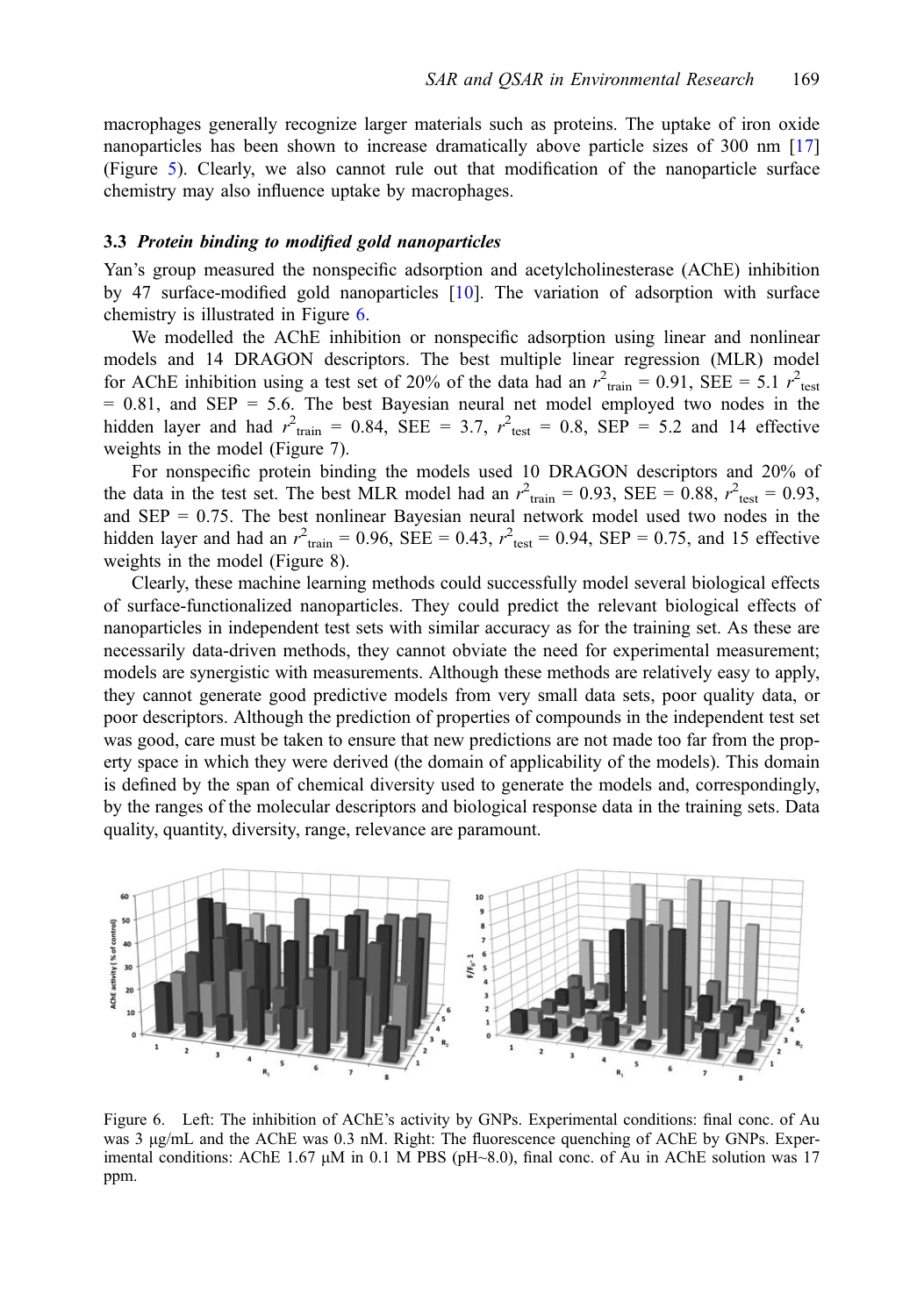

Figure 7. Measured and predicted AChE inhibition by surface modified gold nanoparticles for linear model (left), and nonlinear model (right). Training set (circles), test set (squares).



Figure 8. Measured and predicted nonspecific protein binding by surface-modified gold nanoparticles for linear model (left), and nonlinear model (right). Training set (circles), test set (squares).

To convince regulators and other science professionals that these models are useful it is important that their predictivity is tested experimentally. Molecular details of the mechanism of action are often not accessible from these models for the reasons summarized above. However, QSAR methods can capture complex relationships between structure and biological activity, even for multiple modes of action that are likely to prevail with nanoparticles interacting with biology.

# 4. Conclusions

We have illustrated the potential of machine learning methods to generate robust and predictive models of several biological effects of nanoparticles, and indeed materials more generally [[7\]](#page-10-0). Although additional new nano-specific descriptors must be developed, the modelling techniques are intrinsically effective at modelling structure–activity relationships of very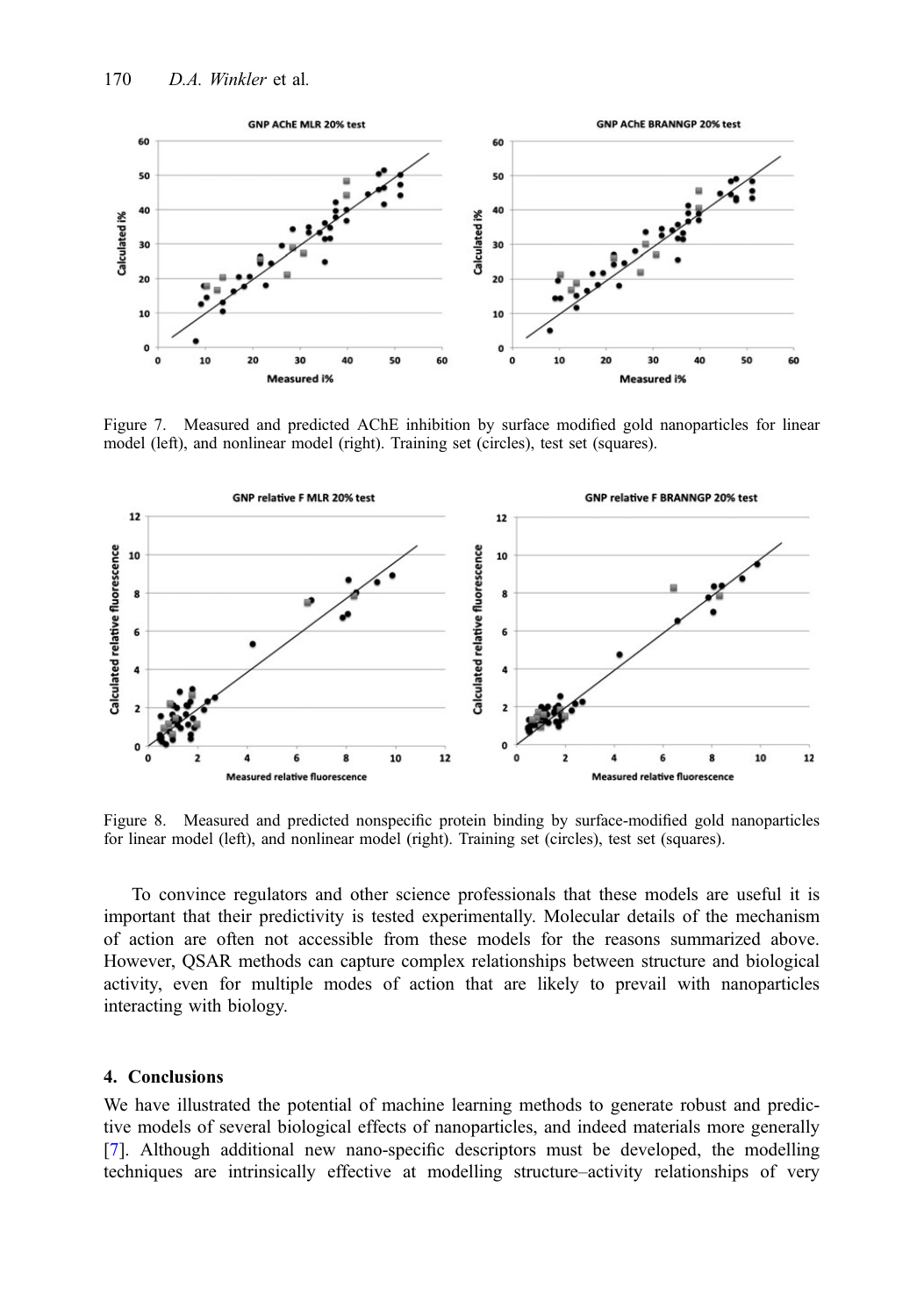<span id="page-10-0"></span>complex materials. These methods are very fast and can deal with very large data sets, so are well matched to the increasing use of high-throughput nanomaterials, synthesis, characterization, and testing paradigms. They will play an important role in predicting the biological effects of nanomaterials in the future and, as with industrial chemicals, will provide useful models to assist regulators legislate to protect workers, the public and the environment without unnecessarily stifling innovation and commercial exploitation of nanomaterials.

#### Acknowledgements

This paper was presented at the  $7<sup>th</sup>$  CMTPI conference in Seoul, 8–12 October 2013. DAW gratefully acknowledges the financial support of the conference. We also acknowledge the support of the Australian Government National Enabling Technologies Scheme (NETS), and the CSIRO Advanced Materials Transformational capability Platform (AMTCP).

# References

- [1] A. Gajewicz, B. Rasulev, T.C. Dinadayalane, P. Urbaszek, T. Puzyn, D. Leszczynska, and J. Leszczynski, Advancing risk assessment of engineered nanomaterials: Application of computational approaches, Adv. Drug Delivery Rev. 64 (2012), pp. 1663–1693.
- [2] C. Buzea, I. Pacheco, and K. Robbie, Nanomaterials and nanoparticles: Sources and toxicity, Biointerphases 2 (2007), pp. MR17–MR71.
- [3] V.C. Epa, D.A. Winkler, and L. Tran, Computational nanotoxicology, in Adverse Effects of Engineered Nanoparticles. Exposure, Toxicology, and Impact on Human Health, B. Fadeel, A. Pietroiusti, and A. Shvedova, eds., Academic Press, London, 2012, pp. 85–95.
- [4] P. Gramatica, Principles of QSAR models validation: Internal and external, QSAR Comb. Sci. 26 (2007), pp. 694–701.
- [5] J. Ahlers, F. Stock, and B. Werschkun, Integrated testing and intelligent assessment—New challenges under REACH, Environ. Sci. Pollut. Res. 15 (2008), pp. 565–572.
- [6] D.A. Winkler, E. Mombelli, A. Pietroiusti, L. Tran, A. Worth, B. Fadeel, and M.J. McCall, In silico strategies for safe management of manufactured nanomaterials, Toxicol. 313 (2013), pp. 15–23.
- [7] T.C. Le, V.C. Epa, F.R. Burden and D.A. Winkler, *Towards predictive modelling of diverse materi*als properties, Chem. Rev. 112 (2012), pp. 2889–2919.
- [8] S.Y. Shaw, E.C. Westly, M.J. Pittet, A. Subramanian, S.L. Schreiber, and R. Weissleder, *Perturba*tional profiling of nanomaterials biologic activity, Proc. Natl. Acad. Sci. U S A 105 (2008), pp. 7387–7392.
- [9] R. Weissleder, K. Kelly, E.Y. Sun, T. Shtatland, and L. Josephson, Cell specific targeting of nanoparticles by multivalent attachment of small molecules, Nature Biotechnol. 23 (2005), pp. 1418–1423.
- [10] B. Yan, private communication.
- [11] V.C. Epa, F.R. Burden, C. Tassa, R. Weissleder, S. Shaw and D.A. Winkler, *Modelling biological* activities of nanoparticles, Nano Lett. 12 (2012), pp. 5808–5812.
- [12] F.R. Burden and D.A. Winkler, *Optimum OSAR feature selection using sparse Bayesian methods*, QSAR Comb Sci. 28 (2009), pp. 645–653.
- [13] F.R. Burden and D.A. Winkler, Robust QSAR models using Bayesian regularized artificial neural networks, J. Med. Chem. 42 (1999), pp. 3183–3187.
- [14] F.R. Burden and D.A. Winkler, An optimal self-pruning neural network that performs nonlinear descriptor selection for QSAR, QSAR Comb. Sci. 28 (2009), pp. 1092-1097.
- [15] D.A. Winkler and F.R. Burden, Robust QSAR models from novel descriptors and Bayesian regularized neural networks, Mol. Simul. 24 (2000), pp. 243–258.